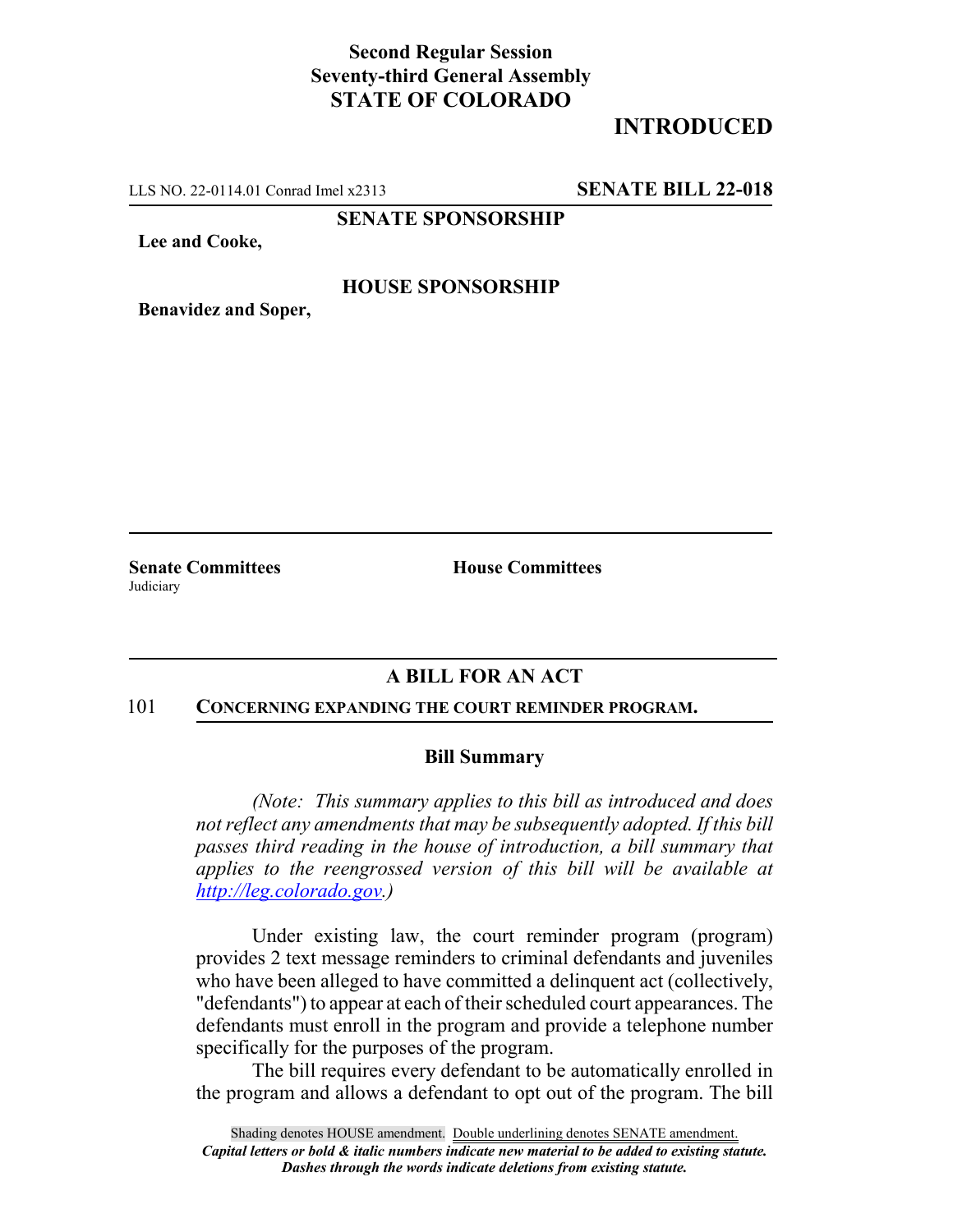clarifies that defendants alleged to have committed traffic offenses are enrolled in the program. The bill requires the program to use the best contact information available to the courts. The bill requires the program to provide at least 3 reminders, including one reminder the day before the court appearance, and, for court appearances that can be attended virtually, the final reminder must include a link to the virtual court appearance. The program must send reminders by text message, but may use another method if a defendant is unable to receive text messages.

The program is required to track the number of defendants that opt out of the program and to implement or recommend changes to improve participation. The judicial department is required to report information regarding reminders sent by methods other than text message.

Because defendants are automatically enrolled in the program, the bill repeals provisions related to notifying defendants of the opportunity to enroll in the program.

1 *Be it enacted by the General Assembly of the State of Colorado:*

 **SECTION 1.** In Colorado Revised Statutes, 13-3-101, **amend** 3 (14)(a)(III), (14)(b), (14)(c)(I), (14)(c)(IV), (14)(c)(V), (14)(f)(III), and (14)(h); and **add** (14)(a)(IV), (14)(c)(I.5), (14)(c)(VI), (14)(f)(V), and  $(14)(f)(VI)$  as follows:

 **13-3-101. State court administrator - report - definitions - repeal.** (14) (a) (III) A phone number collected for the express purpose of administering the court reminder program pursuant to this section must 9 be kept separate from other identifying information. Such phone number 10 must only be used to achieve the statutory objective of the program as 11 described in subsection  $(14)(a)(I)$  of this section and must not be used or 12 shared by the judicial department for any other purpose. EACH COURT PARTICIPATING IN THE COURT REMINDER PROGRAM SHALL ENROLL EVERY CRIMINAL DEFENDANT AND JUVENILE PARTICIPANT IN THE PROGRAM. A CRIMINAL DEFENDANT OR JUVENILE PARTICIPANT MAY OPT OUT OF PARTICIPATING IN THE PROGRAM.

17 (IV) THE PROGRAM SHALL SEND REMINDERS TO THE BEST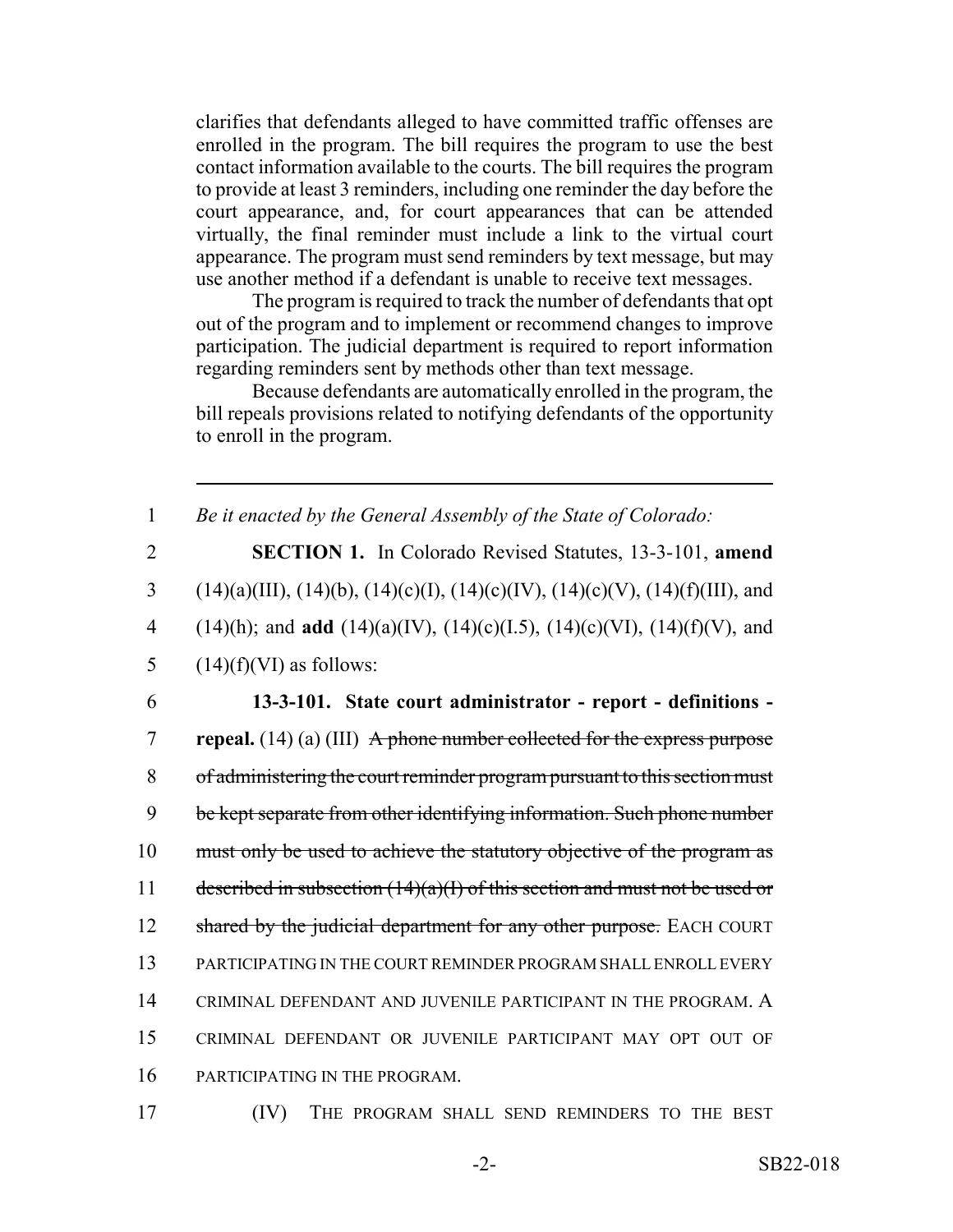CONTACT INFORMATION AVAILABLE TO THE COURT. BEFORE SENDING REMINDERS FOR THE DEFENDANT'S OR PARTICIPANT'S FIRST COURT APPEARANCE, THE PROGRAM SHALL MAKE ALL REASONABLE EFFORTS TO ENSURE THAT THE PROGRAM HAS THE SAME CONTACT INFORMATION AVAILABLE TO THE COURT, INCLUDING CONTACT INFORMATION PROVIDED BY A CRIMINAL DEFENDANT OR JUVENILE PARTICIPANT TO A LAW ENFORCEMENT AGENCY ON A SUMMONS OR BY ANY OTHER MEANS.

 (b) In administering the program, the state court administrator 9 shall prioritize the use of text messages to remind criminal defendants and 10 juvenile participants who have agreed to receive text messages and have 11 the capacity to receive text messages at the mobile telephone number 12 provided. The program must use text messages unless and until a more effective technological means of reminding defendants and juvenile 14 participants becomes available. OF COURT DATES AND UNPLANNED COURT CLOSURES.A TEXT MESSAGE REMINDER MUST BE SENT TO THE BEST PHONE NUMBER AVAILABLE TO THE COURT. In addition, or when a defendant or juvenile participant is unable to receive text messages, the state court 18 administrator, at his or her THE ADMINISTRATOR's discretion, may also use other communication methods, including telephone, e-mail, or other internet-based technology, to remind defendants and juvenile participants of court dates and unplanned court closures.

(c) The program must:

23 (I) Provide at least two text message THREE reminders for all court appearances, INCLUDING THE FIRST COURT APPEARANCE, for criminal 25 defendants and juvenile participants in an eligible court. with the capacity 26 to receive text messages and for whom the state court administrator has 27 a working mobile telephone number. ONE REMINDER MUST BE SENT THE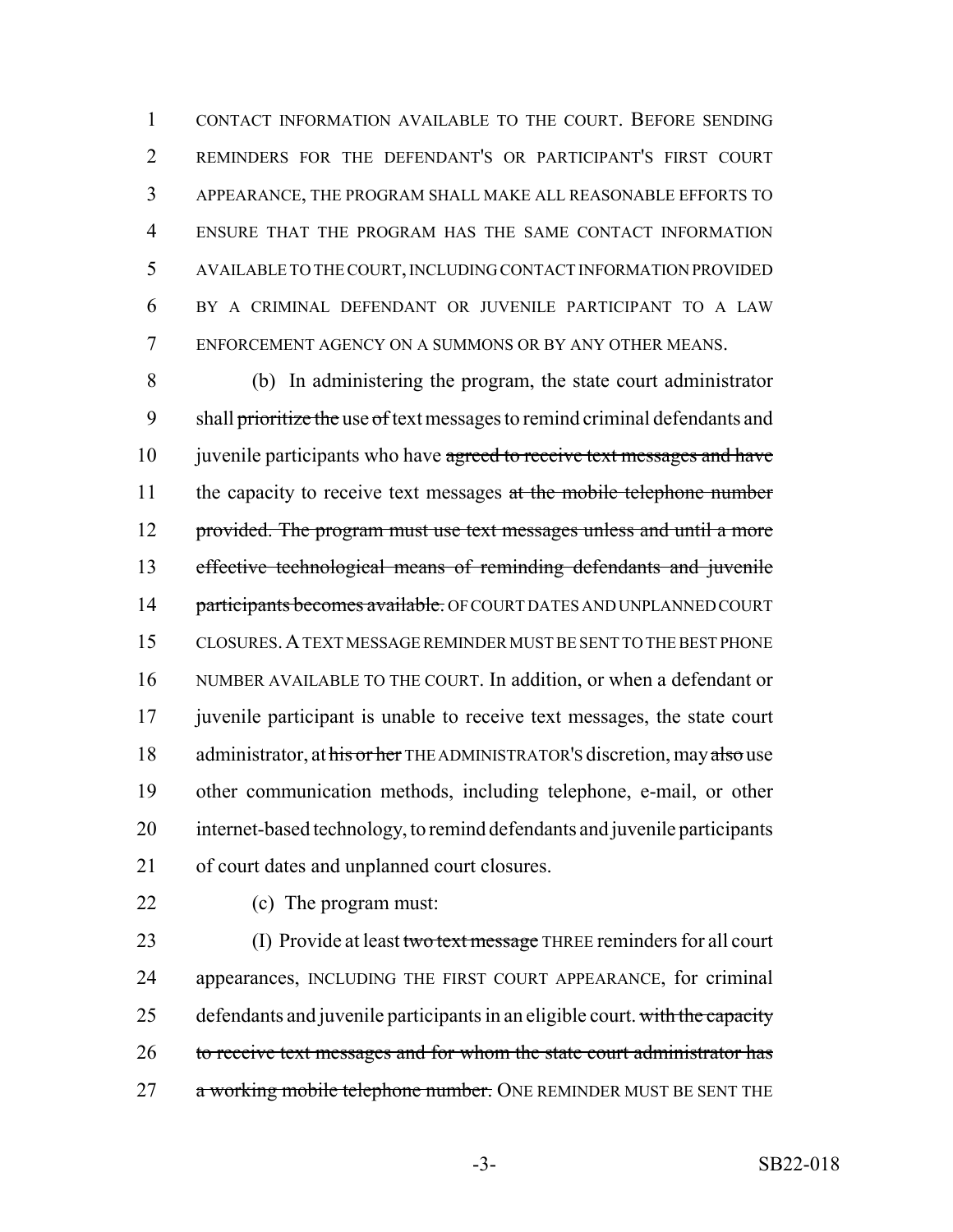DAY BEFORE THE COURT APPEARANCE. The reminders must include at least the date, location, and time of the court appearance and contact information for questions related to the court appearance.

 (I.5) FOR COURT APPEARANCES THAT CAN BE ATTENDED VIRTUALLY, PROVIDE THE LINK TO THE VIRTUAL COURT APPEARANCE IN, AT LEAST, THE FINAL REMINDER SENT BEFORE THE APPEARANCE;

 (IV) Identify defendants and juvenile participants with upcoming court appearances who cannot be reached and, as resources allow, attempt 9 to acquire current contact information; and

 (V) Collect data concerning the number of criminal defendants and juvenile participants who fail to appear at their scheduled court appearances despite having been sent one or more reminders to a working telephone number; AND

14 (VI) COLLECT DATA CONCERNING THE NUMBER OF CRIMINAL DEFENDANTS AND JUVENILE PARTICIPANTS WHO OPT OUT OF THE PROGRAM AND, IF POSSIBLE, THEIR REASONS FOR OPTING OUT.

 (f) In its annual report to the committees of reference pursuant to section 2-7-203, the judicial department shall include information concerning the activities of the state court administrator pursuant to this subsection (14). To the extent practicable, the report must include:

 (III) The number of criminal defendants and juvenile participants 22 in each eligible court who were sent a reminder to a working telephone number from the program but who nonetheless failed to appear for a court 24 hearing;  $\frac{and}{}$ 

25 (V) THE NUMBER OF CRIMINAL DEFENDANTS AND JUVENILE PARTICIPANTS WHO OPT OUT OF THE PROGRAM, THE REASONS THEY ELECTED TO OPT OUT, AND RECOMMENDATIONS FOR CHANGES TO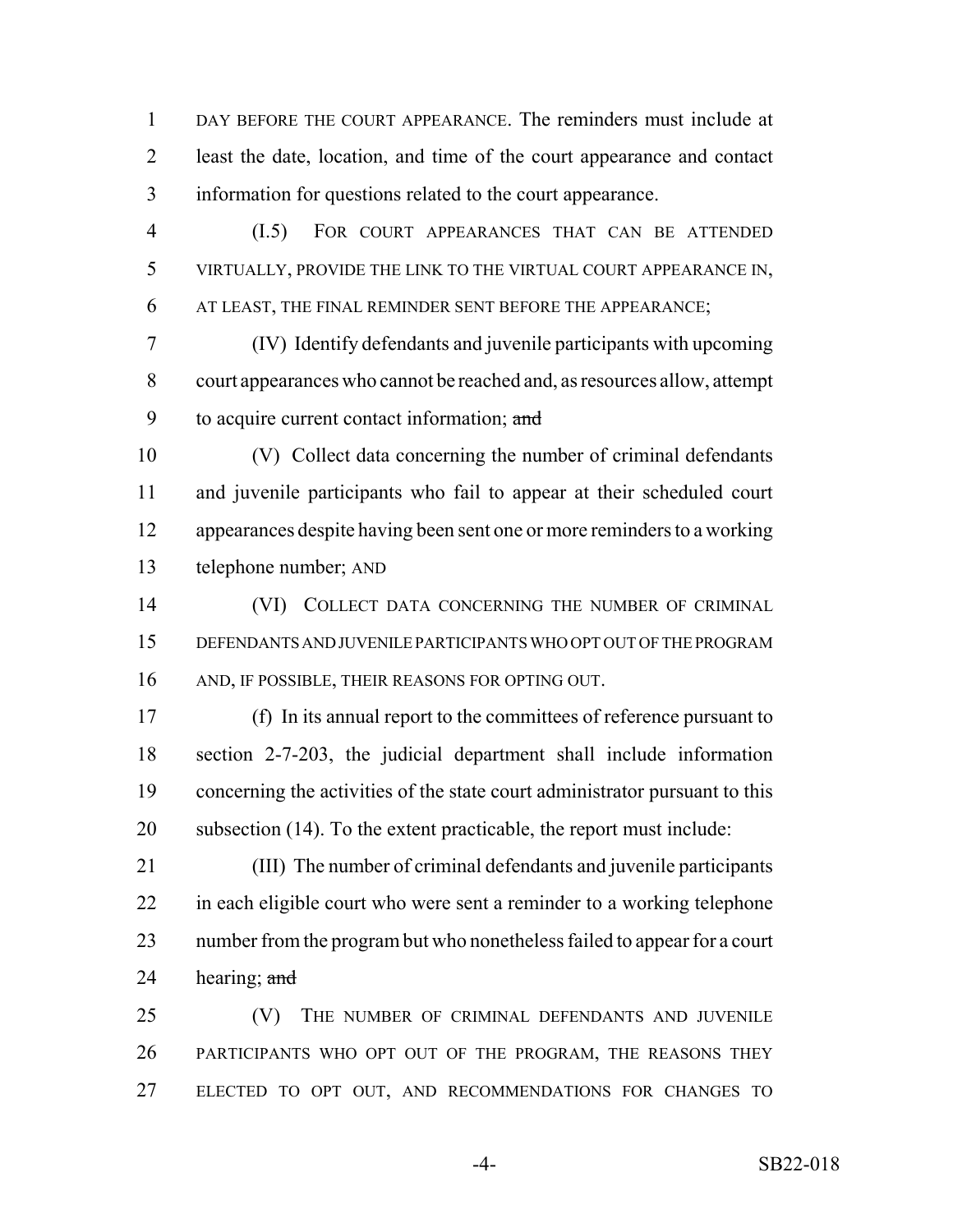INCREASE PARTICIPATION IN THE PROGRAM AND REDUCE THE NUMBER OF CRIMINAL DEFENDANTS AND JUVENILE PARTICIPANTS WHO OPT OUT; AND (VI) IF, AT THE STATE COURT ADMINISTRATOR'S DISCRETION, THE PROGRAM SENDS ANY REMINDERS BY COMMUNICATION METHODS OTHER THAN TEXT MESSAGE, THE NUMBER OF CRIMINAL DEFENDANTS AND JUVENILE PARTICIPANTS WHO WERE SENT A REMINDER OTHER THAN A TEXT MESSAGE REMINDER, THE COMMUNICATION METHOD USED, AND WHETHER THE DEFENDANTS OR PARTICIPANTS FAILED TO APPEAR AT THEIR SCHEDULED COURT APPEARANCE.

 (h) As used in this subsection (14), unless the context otherwise requires:

 (I) "CRIMINAL DEFENDANT" INCLUDES A PERSON ALLEGED TO HAVE COMMITTED A TRAFFIC OFFENSE BUT DOES NOT INCLUDE A PERSON ALLEGED TO HAVE COMMITTED A TRAFFIC INFRACTION.

15  $(H)$  (II) "Eligible court" means a district court, county court, or municipal court that uses the integrated Colorado online network that is the judicial department's case management system.

18 (III) "Juvenile participant" means a juvenile who has been alleged to have committed a delinquent act, as defined in section 19-2.5-102, OR A TRAFFIC OFFENSE, who is required to appear before an eligible court. "Juvenile participant" includes the juvenile's parent, guardian, or legal custodian. "JUVENILE PARTICIPANT" DOES NOT INCLUDE A JUVENILE ALLEGED TO HAVE COMMITTED A TRAFFIC INFRACTION.

# **SECTION 2.** In Colorado Revised Statutes, **repeal** 13-1-138 as follows:

 **13-1-138. Notification of court reminder program.** A court that 27 participates in the court reminder program established in section 13-3-101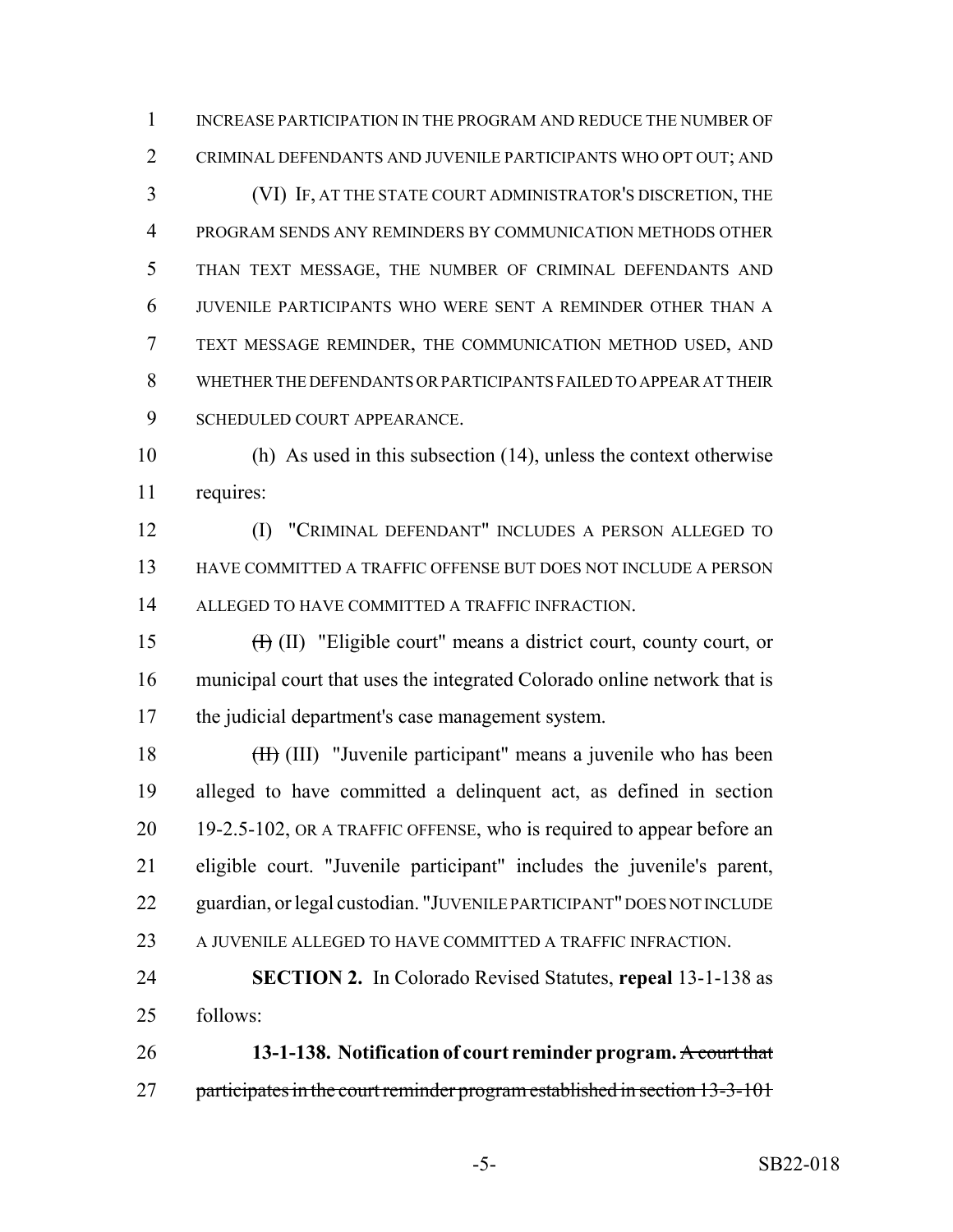(14)(a)(I) shall notify a criminal defendant or juvenile participant, as 2 defined in section 13-3-101 (14), at each court appearance that the individual can elect to provide a mobile telephone number that will be 4 used by the court solely to provide text message reminders for future court dates and unplanned court closures, and shall provide the opportunity for the individual to provide a mobile telephone number or update a mobile telephone number for that purpose.

8 **SECTION 3.** In Colorado Revised Statutes, **repeal** 16-4-105.5 as 9 follows:

10 **16-4-105.5. Notification of court reminder program.** A person 11 released on bond pursuant to this part 1 who is ordered to appear in a 12 court that participates in the court reminder program established in 13 section 13-3-101 (14)(a)(I), and any person otherwise ordered to appear 14 in a court that participates in the program, must be notified that the person 15 can elect to provide a mobile telephone number that will be used by the 16 court solely to provide text message reminders for future court dates and 17 unplanned court closures and must be provided the opportunity to provide 18 a mobile telephone number or update a mobile telephone number for that 19 purpose.

20 **SECTION 4.** In Colorado Revised Statutes, **repeal** 16-4-206 as 21 follows:

22 **16-4-206. Notification of court reminder program.** A person 23 released on bond pursuant to this part 2 who is ordered to appear in a 24 court that participates in the court reminder program established in 25 section  $13-3-101$  (14)(a)(I), and any person otherwise ordered to appear 26 in a court that participates in the program, must be notified that the person 27 can elect to provide a mobile telephone number that will be used by the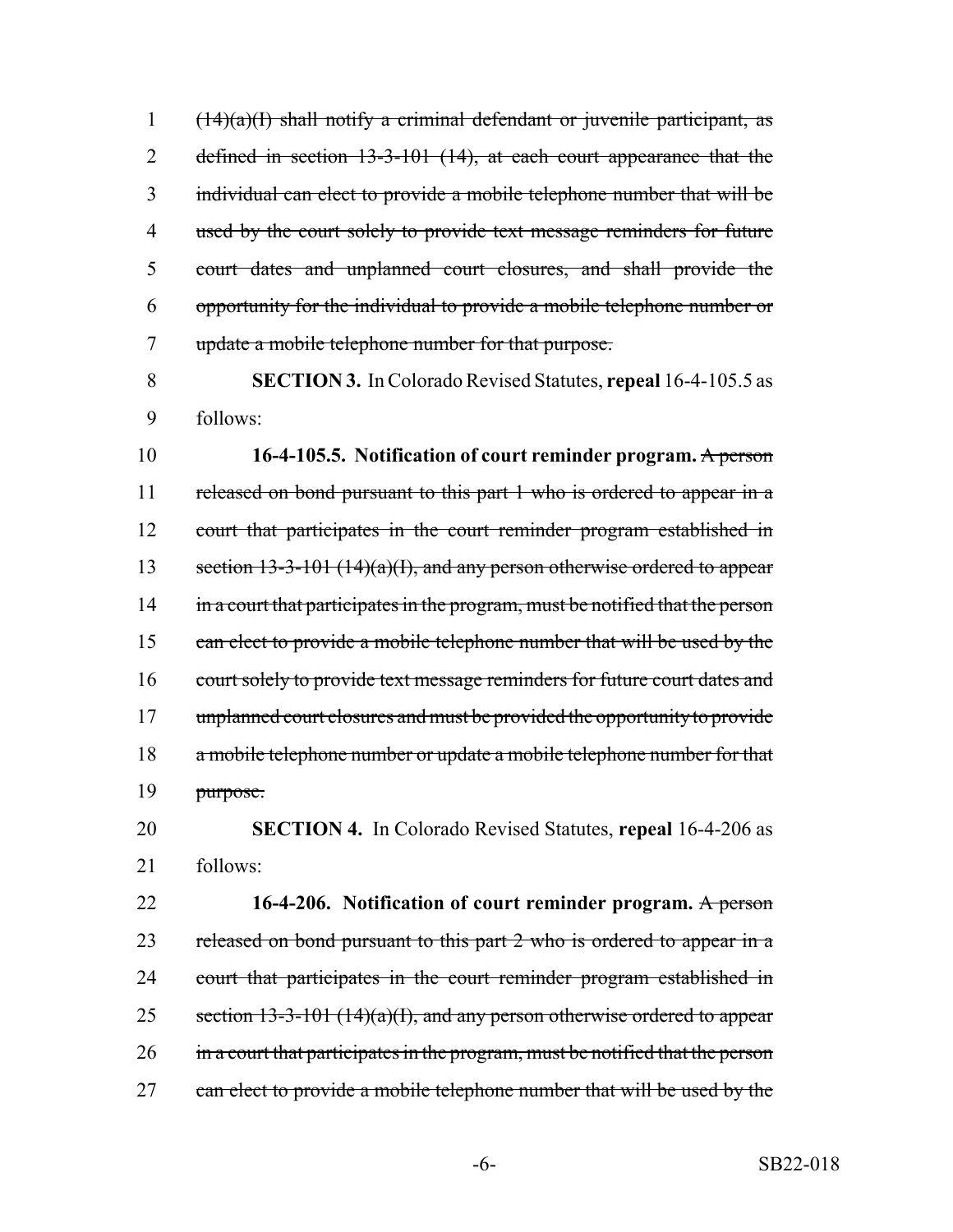| $\mathbf{1}$   | court solely to provide text message reminders for future court dates and      |
|----------------|--------------------------------------------------------------------------------|
| $\overline{2}$ | unplanned court closures, and must be provided the opportunity to              |
| 3              | provide a mobile telephone number or update a mobile telephone number          |
| $\overline{4}$ | for that purpose.                                                              |
| 5              | <b>SECTION 5.</b> In Colorado Revised Statutes, 16-5-206, repeal               |
| 6              | $(2)(g)$ as follows:                                                           |
| 7              | 16-5-206. Summons in lieu of warrant. $(2)$ If a summons is                    |
| 8              | issued in lieu of a warrant under this section:                                |
| 9              | $(g)$ It shall advise the person summoned that the person can elect            |
| 10             | to provide a mobile telephone number that will solely be used to provide       |
| 11             | text message reminders of future court dates and unplanned court               |
| 12             | closures, and provide an opportunity for the person to provide a mobile        |
| 13             | telephone number for that purpose.                                             |
| 14             | <b>SECTION 6.</b> In Colorado Revised Statutes, 19-2.5-303, repeal             |
| 15             | $(5)(c)$ as follows:                                                           |
| 16             | 19-2.5-303. Duty of officer - screening teams - notification -                 |
| 17             | release or detention. (5) (c) A law enforcement officer who serves a           |
| 18             | juvenile or a juvenile's parent, guardian, or legal custodian with a written   |
| 19             | promise to appear in a court that participates in the court reminder           |
| 20             | program established in section $13-3-101$ $(14)(a)(I)$ shall notify the person |
| 21             | served that the juvenile and the juvenile's parent, guardian, or legal         |
| 22             | eustodian can elect to provide a mobile telephone number that will be          |
| 23             | used by the court solely to provide text message reminders for future          |
| 24             | court dates and unplanned court closures and shall provide the                 |
| 25             | opportunity for the juvenile and the juvenile's parent, guardian, or legal     |
| 26             | custodian to provide a mobile telephone number or update a mobile              |
| 27             | telephone number for that purpose.                                             |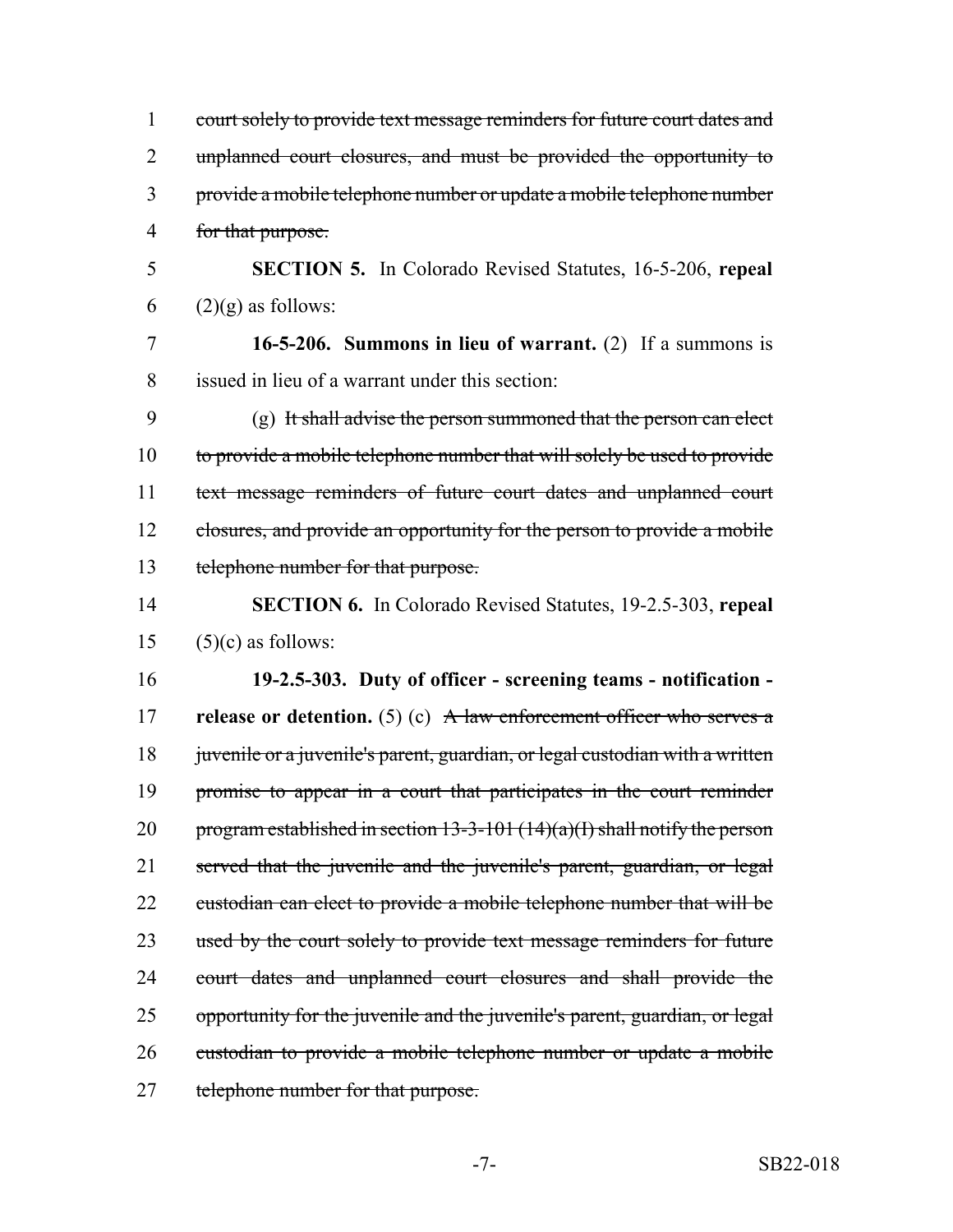1 **SECTION 7.** In Colorado Revised Statutes, 19-2.5-501, **repeal** 2  $(11)$  as follows:

3 **19-2.5-501. Summons - issuance - contents - service -** 4 **legislative declaration.** (11) A person who serves a juvenile or a 5 juvenile's parent, guardian, or legal custodian with a summons to appear 6 in a court that participates in the court reminder program established in 7 section  $13-3-101(14)(a)(I)$  shall notify the person served that the juvenile 8 and the juvenile's parent, guardian, or legal custodian can elect to provide 9 a mobile telephone number that will be used by the court solely to provide 10 text message reminders for future court dates and unplanned court 11 closures, and provide the opportunity for the juvenile and the juvenile's 12 parent, guardian, or legal custodian to provide a mobile telephone number 13 or update a mobile telephone number for that purpose.

14 **SECTION 8.** In Colorado Revised Statutes, **repeal** 19-2.5-603 as 15 follows:

16 **19-2.5-603. Notification.** A juvenile released pursuant to section  $17$  19-2.5-306 and ordered to appear in a court that participates in the court 18 reminder program established in section 13-3-101 (14)(a)(I), and the 19 juvenile's parent, guardian, or legal custodian, must be notified that the 20 juvenile and the juvenile's parent, guardian, or legal custodian can elect 21 to provide a mobile telephone number that will be used by the court solely 22 to provide text message reminders for future court dates and unplanned 23 court closures. The juvenile and the juvenile's parent, guardian, or legal 24 custodian must be provided the opportunity to provide a mobile telephone 25 number or update a mobile telephone number for that purpose.

26 **SECTION 9. Effective date.** This act takes effect July 15, 2022; 27 except that section 13-3-101 (14)(c)(I.5), Colorado Revised Statutes, as